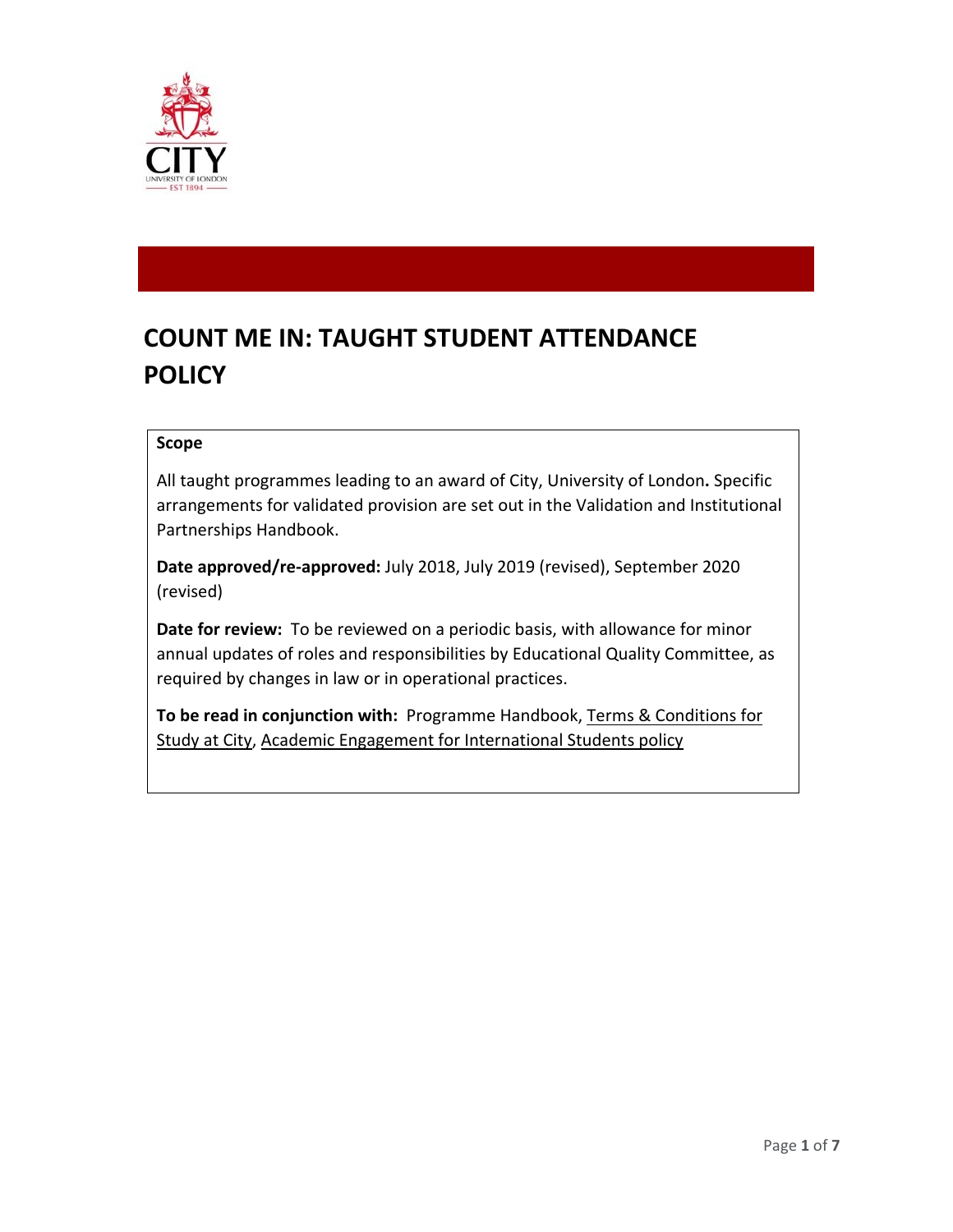### **Count Me In: Taught Student Attendance Policy**

- 1. We want you to succeed in your aspirations at City and beyond. Attendance is a key component of success in your studies. City's Student Charter sets an expectation that students will commit to engaging in all learning opportunities so as to achieve their potential, including participation in lectures, seminars, tutorials, assessments, research and similar activities and a commitment to independent study. For further information please see the [Student Charter.](https://studenthub.city.ac.uk/student-administration/student-charter)
- 2. This policy lays out what we expect from you, and what you can expect from us when it comes to your attendance both on campus and online. Supporting your attendance is one of the ways in which we help you successfully engage with your studies. Evidence shows that to achieve academic success, the majority of students need to engage fully with timetabled teaching sessions both on campus and online and also with the course-related learning resources and support materials that are held within the Virtual Learning Environment (Moodle).
- 3. Please see the [Study Guides](https://studenthub.city.ac.uk/help-and-support/improve-your-study-skills/guides) to familiarise yourself with the resources available to you. These are intended to support you in managing your student journey, which we recognise will be personal to you, as it depends on your preferences, personal circumstances and strengths. Learning is a two-way process and we will continually develop these resources in response to research on what works and what you tell us is most important and helpful to you.
- 4. Here are the things you should keep in mind about prioritising your attendance and planning how you will engage with your studies:
	- a. You are responsible for your participation with the learning and teaching on your programme.
	- b. We are responsible for providing a means to establish how well you are engaging with timetabled teaching sessions both on campus and online.
	- c. Being part of a learning community of staff and students (both in person and online) is an important component of your university education and is created and maintained through your attendance and engagement.
	- d. You will benefit most by attending and engaging regularly, taking advantage of the learning, teaching, academic support and other resources and activities available at City, both on campus and online
	- e. Engagement with your programme team is important. They can advise you on attendance queries and issues and help to direct you to the appropriate support. Ensure that you know who your course officer is and how to contact them.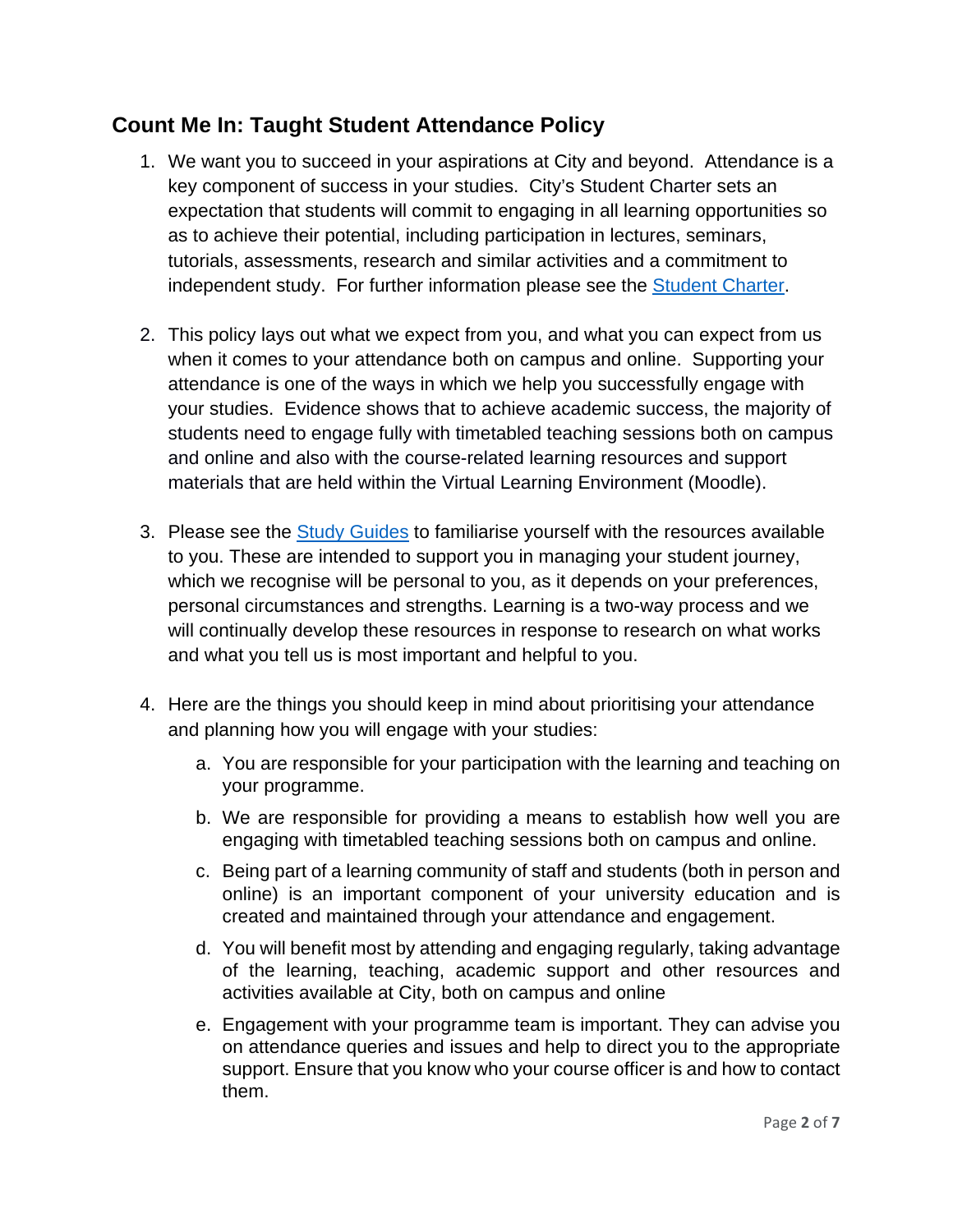- f. Poor attendance and engagement doesn't just affect you. It may also impact on others, for example in group projects or other types of peer-learning where other students rely on you.
- g. Good attendance is an important way for you to model professional behaviour during your time with us and will be crucial in preparing you for your future career.

#### **What counts as attendance?**

5. You are expected to attend all sessions in your timetable and scheduled personal and group tutorials. City's definition of attendance includes every point of classroom, synchronous and asynchronous online engagement including lectures, tutorials, webinars, workshops and lab sessions, forums, group activities, personal tutorials and both formative and summative assessments. We are working hard to help you and your programme team to record and reflect on every aspect of your attendance.

#### **Programme attendance requirements**

6. In the interests of consistency and fairness, all students have similar attendance requirements. If you are on placement or outgoing Study Abroad there will be appropriate alternatives agreed with your Programme Director and programme team. If you are a part-time student, or are engaged in distance learning, then the expectations and systems will be a little different. You will find all the information you need in your Programme Handbook.

#### **External Requirements for attendance**

- 7. Regular attendance is a requirement of a number of external bodies. For some programmes this may include attendance requirements set by Professional Statutory and Regulatory Bodies (PSRBs). Certain funders also have requirements (e.g. the U.S. Department of Education who administer Federal Direct Loans). Regular academic engagement is a requirement of the UK Visas and Immigration department of the Home Office for sponsored students. Clinical placements have separate attendance requirements which are not covered by this policy.
- 8. Your Programme Handbook lays out attendance requirements specific to your programme, which operate in addition to this policy.

#### **Academic engagement requirements for Sponsored Students**

9. If you are a sponsored student on a Student Visa (previously Tier 4 (General) Student Visa) the steps we take and the support offered if your attendance becomes a concern are the same as for all of our other students. Equally, any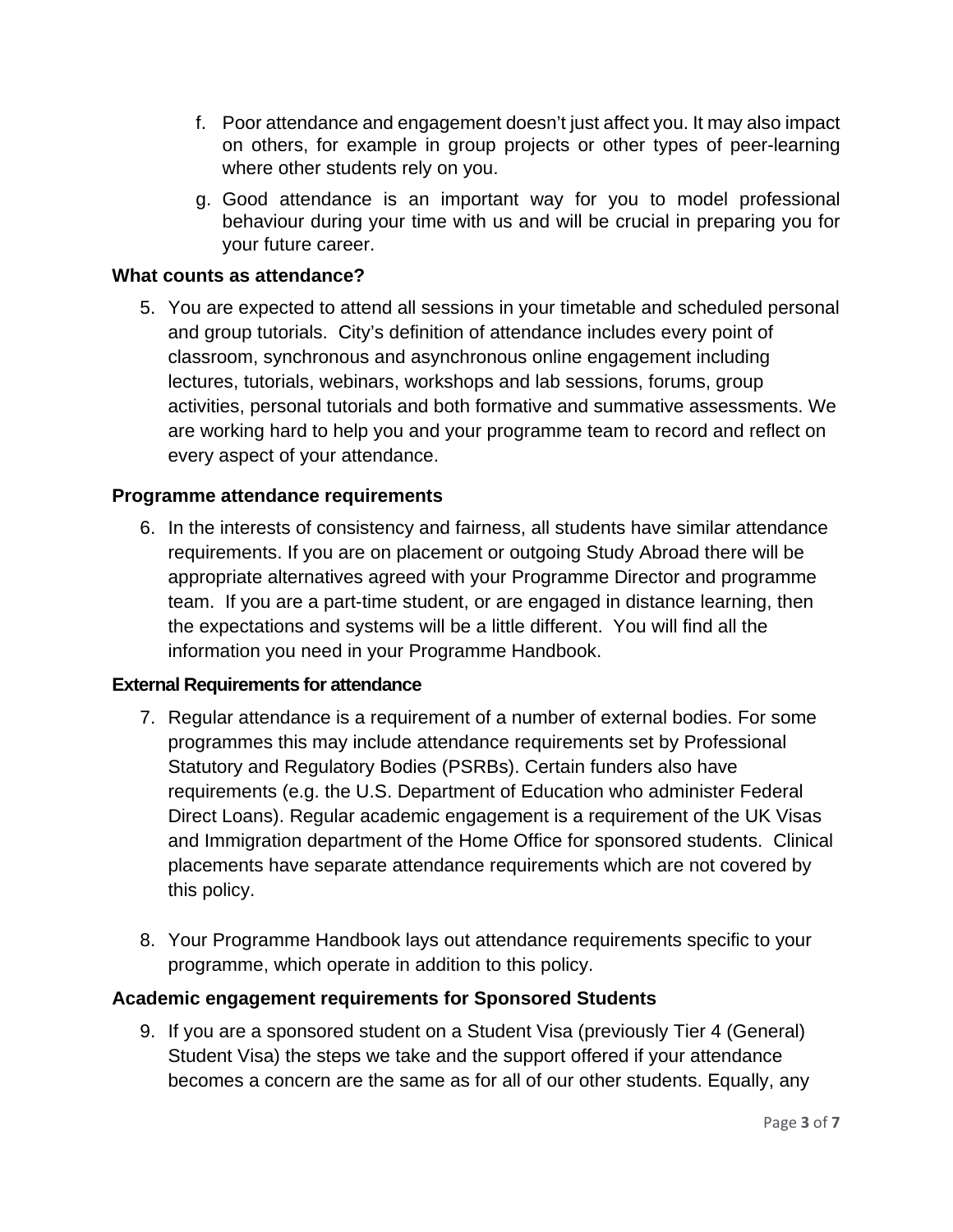action we take in response to non-engagement will be the same as for other students. However, there are additional requirements meaning that if you do not meet your academic engagement commitments it could lead to the withdrawal of sponsorship or funding and/or you having to return to your home country.

10.If you are a non-UK sponsored student on a Student Visa (previously Tier 4 (General) Student Visa) please refer to the Academic Engagement policy [here](https://www.city.ac.uk/study/international/visa-immigration-advice/tier4/responsibilities#tab=tab-2) for more details.

#### **What are the repercussions for falsifying attendance?**

11.Falsifying attendance records compromises our ability to identify that you may need help and may constitute misconduct. For further information, the Academic Integrity and Misconduct Policy & Guidance can be accessed [here.](https://www.city.ac.uk/__data/assets/pdf_file/0008/494576/Academic-Misconduct-Policy-and-Guidance-1920.pdf)

#### **Steps taken by City where there are Attendance concerns:**

- 12.Our attendance recording procedures are designed to ensure that we offer support to students with significant attendance issues at the earliest possible time. When we have a concern about your attendance and engagement both on campus and online, we will contact you to find out what is happening. Depending on what you tell us we may refer you for additional support. This may include a meeting with your personal tutor either to follow up on the attendance concerns in more detail or for specific support. Whatever action is taken, your personal tutor will be informed of the outcome of the contact with you.
- 13.If you do not engage with an offer of support your programme team will be informed so that further action can be taken to ensure that you are well. We will then take steps to establish why you are not engaging with your studies or with the support available to help you. We will take all reasonable steps to establish contact with you and help you get back on track.
- 14.We are in the process of rolling-out systems that help us to identify where your patterns of attendance and engagement make you less likely to succeed. Where we have the systems in place to do this we will contact you to establish the cause of poor attendance. Depending on your response we will:
	- i) Raise an attendance concern (see above)
	- ii) Confirm with you that we have no concerns at this time
	- iii) Contact you for further information on your personal circumstances. Based on this further information we will then move to (1) or (2) above.

#### **Authorised Absences:**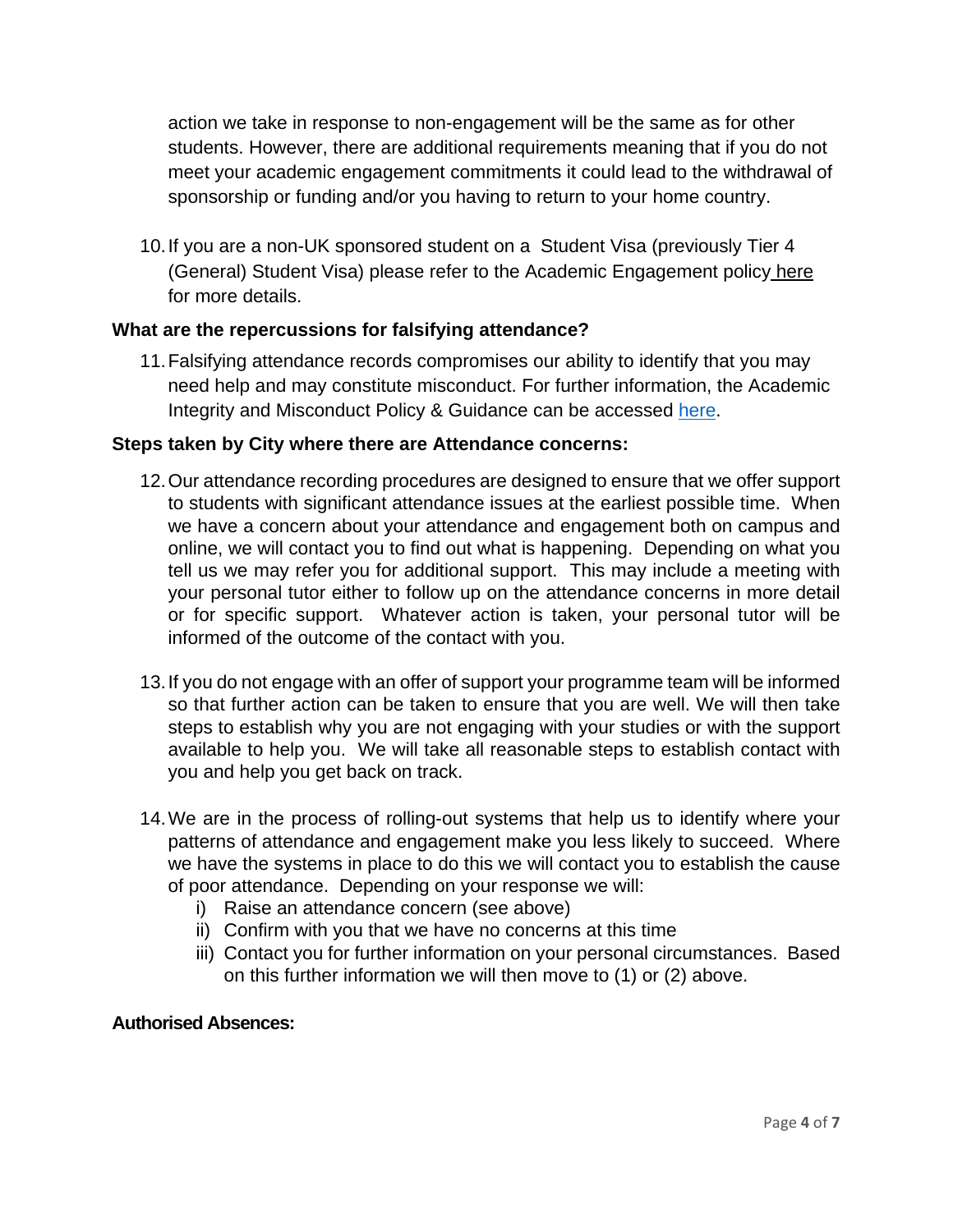- 15. Absence due to Covid-19: It is important that City is made aware of any Covid-19 cases so that we can take necessary action in response. Therefore, we ask that you keep up to date with the latest information and guidance regarding Covid-19 and reporting cases.
- 16. The latest information and guidance on Covid-19 can be accessed here.
- 17. Sometimes you may know in advance you are going to be away for a period of time. We can take this into account. If you need to be away:
	- a. The maximum period of absence which can be granted without suspending studies is 20 consecutive working days, subject to approval from your School and, where appropriate, Visa Compliance. In exceptional circumstances, where appropriate evidence has been provided, City may consider authorising an absence up to maximum of 60 days although we wouldn't expect this to happen very often. If you need to take a longer absence there is a process to do this called an 'Interruption of Studies' the guidance and form can be accessed [here.](https://www.city.ac.uk/__data/assets/pdf_file/0011/283088/Interruption-of-studies-policy.pdf)
	- b. Students who receive an authorised absence will not usually receive a refund of tuition fees. The date on which you are expected to complete your studies won't usually be changed to reflect the absence.
	- c. If an absence is expected to prevent you from progressing on your programme, your School must decide the best course of action with you. Options include agreeing support to be made available while you have interrupted your studies.

#### **City's Responsibilities:**

- 18.Your Programme Team work together to ensure that the following things happen:
	- a. Attendance requirements are made clear to you as part of your programme briefings in Welcome Week or Term 1, and requirements are clearly specified in your Programme Handbook.
	- b. Your Programme Handbook specifies who is responsible for providing the support mechanisms laid out within this Policy.
	- c. All students, but particularly new students who are transitioning into life at City, are made aware of the support available to them and encouraged to access it.
	- d. Determine method(s) of recording attendance and engagement on campus and online, make these easy to use and make students aware of this provision.
	- e. Provide information on how students report an absence from compulsory teaching.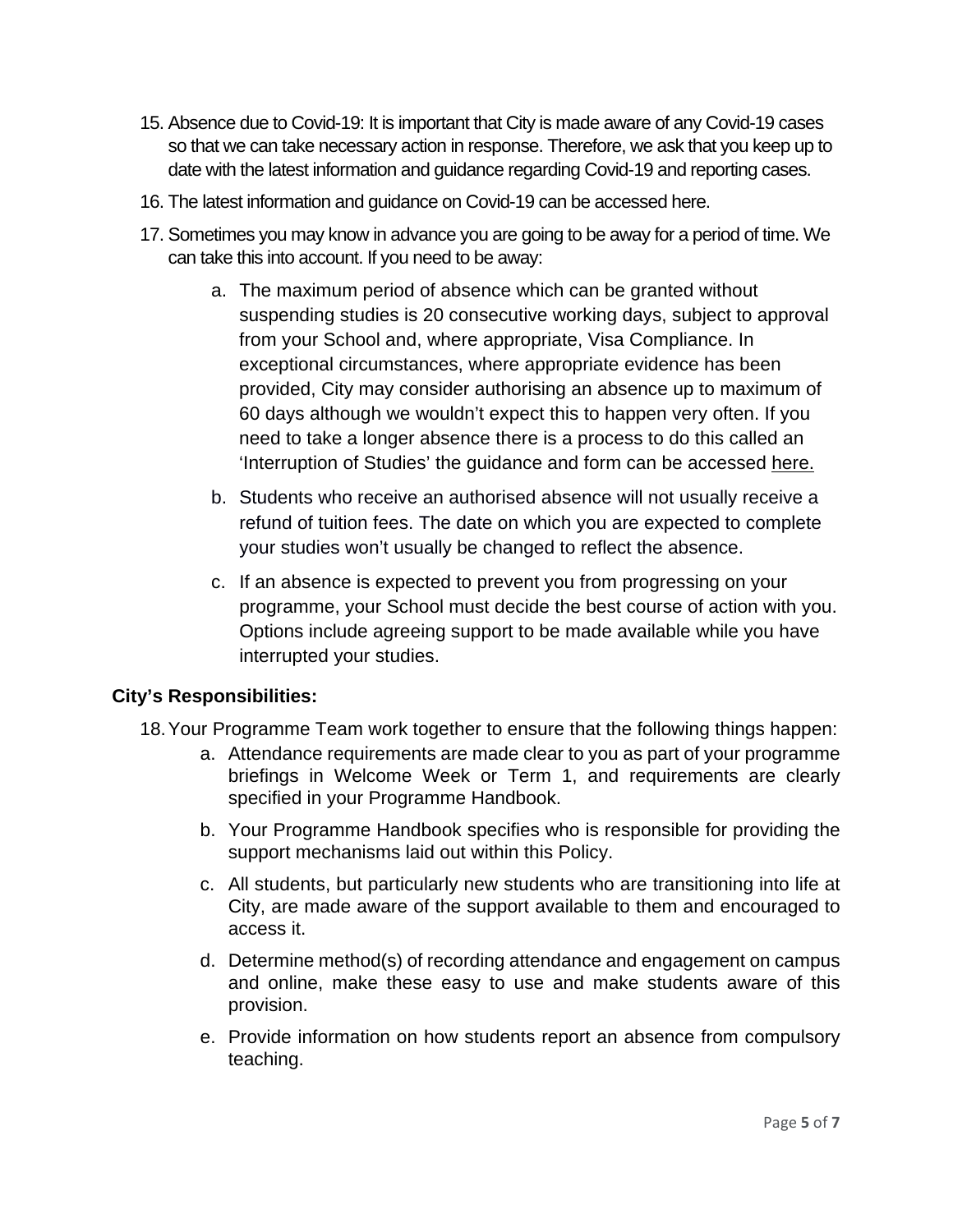- f. Regularly review attendance and engagement reports to ensure that where there is concern for a student an appropriate plan is put in place.
- g. Where low patterns of attendance or engagement are identified, establish with students whether they constitute an attendance concern.
- h. When required, actively signpost you to the services offered by City and by external agencies to support you if you are experiencing issues that are impacting on attendance.
- i. Support your personal tutors in meeting their responsibilities outlined in this policy and our Personal Tutoring Policy which complements this one.

#### **School and institutional support for this Policy:**

- 19.School administrative staff flag any incomplete or incorrect records to the programme teams and module leaders, so they can be completed.
- 20.It is the responsibility of the Deans of Schools (or their nominee) to ensure that everything is in place in their Schools to make this policy happen. This includes the regular review of reports on attendance and referrals through the support stages. City's Professional Services work with Schools to provide support to colleagues and the means of enacting this policy. This includes the provision of relevant guidance, advice, training and support to personal tutors, module leaders and programme teams.